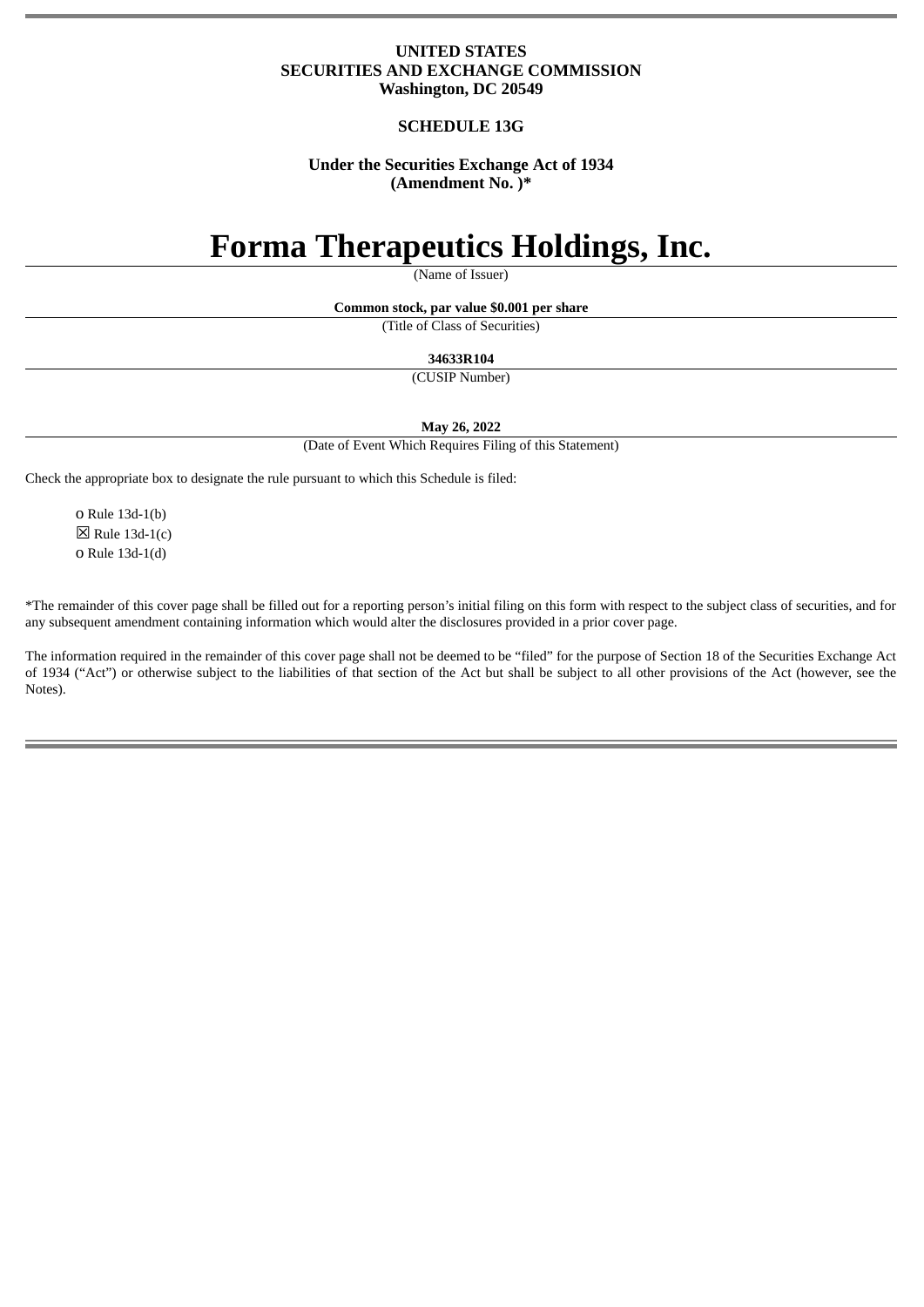| $\mathbf{1}$   | NAME OF REPORTING PERSONS                                                                                                |   |                            |  |  |  |  |
|----------------|--------------------------------------------------------------------------------------------------------------------------|---|----------------------------|--|--|--|--|
|                | Deep Track Capital, LP                                                                                                   |   |                            |  |  |  |  |
| $\overline{2}$ | CHECK THE APPROPRIATE BOX IF A MEMBER OF A GROUP<br>$(a)$ o<br>(b) x                                                     |   |                            |  |  |  |  |
| 3              | SEC USE ONLY                                                                                                             |   |                            |  |  |  |  |
| $\overline{4}$ | CITIZENSHIP OR PLACE OF ORGANIZATION<br>Delaware                                                                         |   |                            |  |  |  |  |
|                |                                                                                                                          |   | <b>SOLE VOTING POWER</b>   |  |  |  |  |
|                |                                                                                                                          | 5 | $\overline{0}$             |  |  |  |  |
|                | <b>NUMBER OF</b><br><b>SHARES</b><br><b>BENEFICIALLY</b><br>OWNED BY<br><b>EACH</b><br><b>REPORTING</b><br><b>PERSON</b> |   | <b>SHARED VOTING POWER</b> |  |  |  |  |
|                |                                                                                                                          |   | 2,686,655                  |  |  |  |  |
|                |                                                                                                                          |   | SOLE DISPOSITIVE POWER     |  |  |  |  |
|                |                                                                                                                          |   | $\mathbf 0$                |  |  |  |  |
| <b>WITH</b>    |                                                                                                                          | 8 | SHARED DISPOSITIVE POWER   |  |  |  |  |
|                |                                                                                                                          |   | 2,686,655                  |  |  |  |  |
| 9              | AGGREGATE AMOUNT BENEFICIALLY OWNED BY EACH REPORTING PERSON                                                             |   |                            |  |  |  |  |
|                | 2,686,655                                                                                                                |   |                            |  |  |  |  |
| 10             | CHECK IF THE AGGREGATE AMOUNT IN ROW (9) EXCLUDES CERTAIN SHARES<br>$\mathbf 0$                                          |   |                            |  |  |  |  |
|                |                                                                                                                          |   |                            |  |  |  |  |
| 11             | PERCENT OF CLASS REPRESENTED BY AMOUNT IN ROW (9)                                                                        |   |                            |  |  |  |  |
|                | 5.62%                                                                                                                    |   |                            |  |  |  |  |
| 12             | TYPE OF REPORTING PERSON                                                                                                 |   |                            |  |  |  |  |
|                | IA, OO                                                                                                                   |   |                            |  |  |  |  |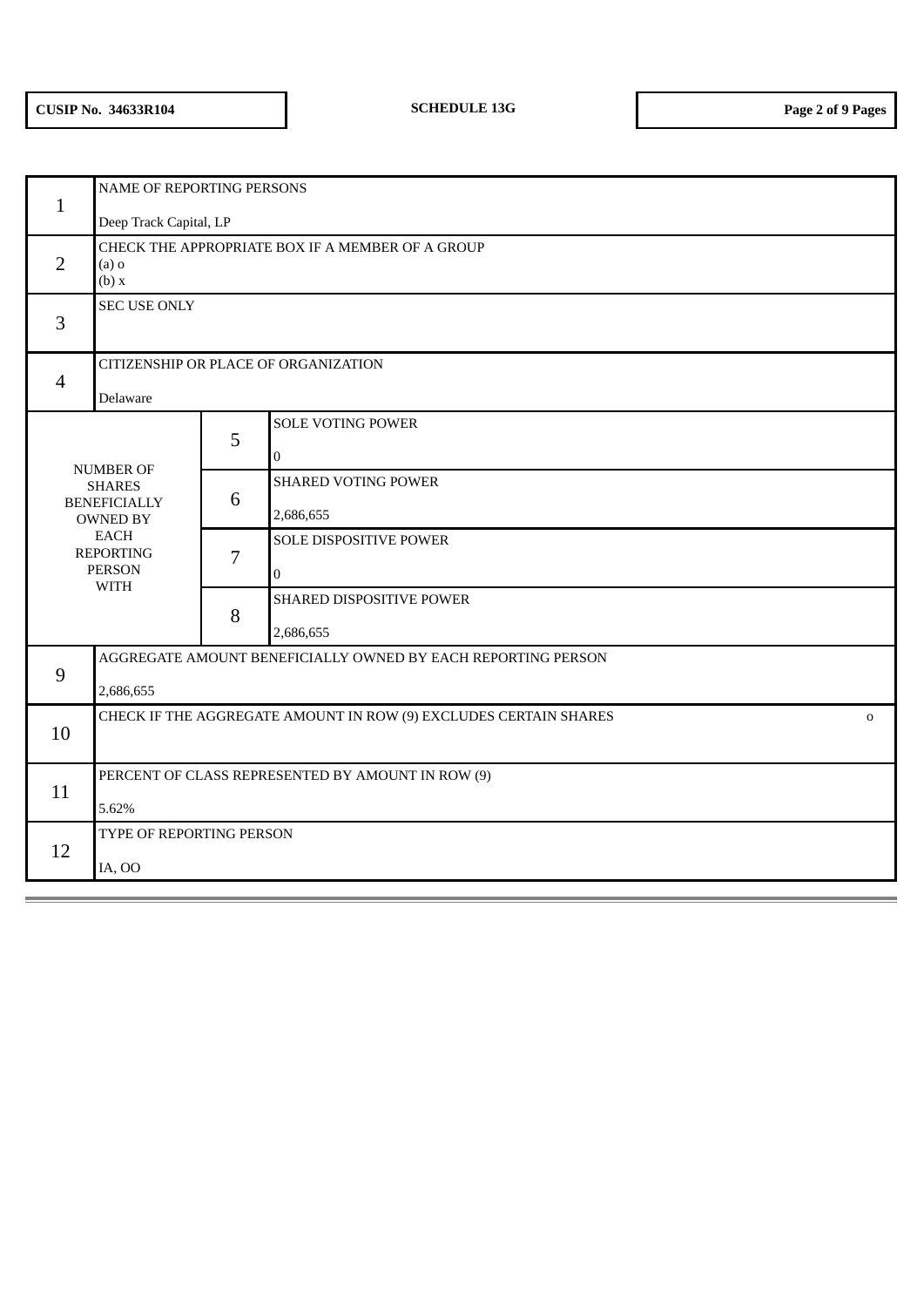| $\mathbf{1}$     | NAME OF REPORTING PERSONS                                                       |   |                            |  |  |  |  |
|------------------|---------------------------------------------------------------------------------|---|----------------------------|--|--|--|--|
|                  | Deep Track Biotechnology Master Fund, Ltd.                                      |   |                            |  |  |  |  |
| 2                | CHECK THE APPROPRIATE BOX IF A MEMBER OF A GROUP<br>$(a)$ o<br>(b) x            |   |                            |  |  |  |  |
| 3                | <b>SEC USE ONLY</b>                                                             |   |                            |  |  |  |  |
| $\overline{4}$   | CITIZENSHIP OR PLACE OF ORGANIZATION                                            |   |                            |  |  |  |  |
|                  | Cayman Islands                                                                  |   |                            |  |  |  |  |
|                  |                                                                                 | 5 | <b>SOLE VOTING POWER</b>   |  |  |  |  |
| <b>NUMBER OF</b> |                                                                                 |   | $\boldsymbol{0}$           |  |  |  |  |
|                  | <b>SHARES</b><br><b>BENEFICIALLY</b><br><b>OWNED BY</b>                         |   | <b>SHARED VOTING POWER</b> |  |  |  |  |
|                  |                                                                                 |   | 2,686,655                  |  |  |  |  |
|                  | <b>EACH</b><br><b>REPORTING</b>                                                 | 7 | SOLE DISPOSITIVE POWER     |  |  |  |  |
|                  | <b>PERSON</b><br><b>WITH</b>                                                    |   | $\bf{0}$                   |  |  |  |  |
|                  |                                                                                 | 8 | SHARED DISPOSITIVE POWER   |  |  |  |  |
|                  |                                                                                 |   | 2,686,655                  |  |  |  |  |
|                  | AGGREGATE AMOUNT BENEFICIALLY OWNED BY EACH REPORTING PERSON                    |   |                            |  |  |  |  |
| 9                | 2,686,655                                                                       |   |                            |  |  |  |  |
| 10               | CHECK IF THE AGGREGATE AMOUNT IN ROW (9) EXCLUDES CERTAIN SHARES<br>$\mathbf 0$ |   |                            |  |  |  |  |
|                  |                                                                                 |   |                            |  |  |  |  |
|                  | PERCENT OF CLASS REPRESENTED BY AMOUNT IN ROW (9)                               |   |                            |  |  |  |  |
| 11               | 5.62%                                                                           |   |                            |  |  |  |  |
| 12               | TYPE OF REPORTING PERSON                                                        |   |                            |  |  |  |  |
|                  | CO                                                                              |   |                            |  |  |  |  |
|                  |                                                                                 |   |                            |  |  |  |  |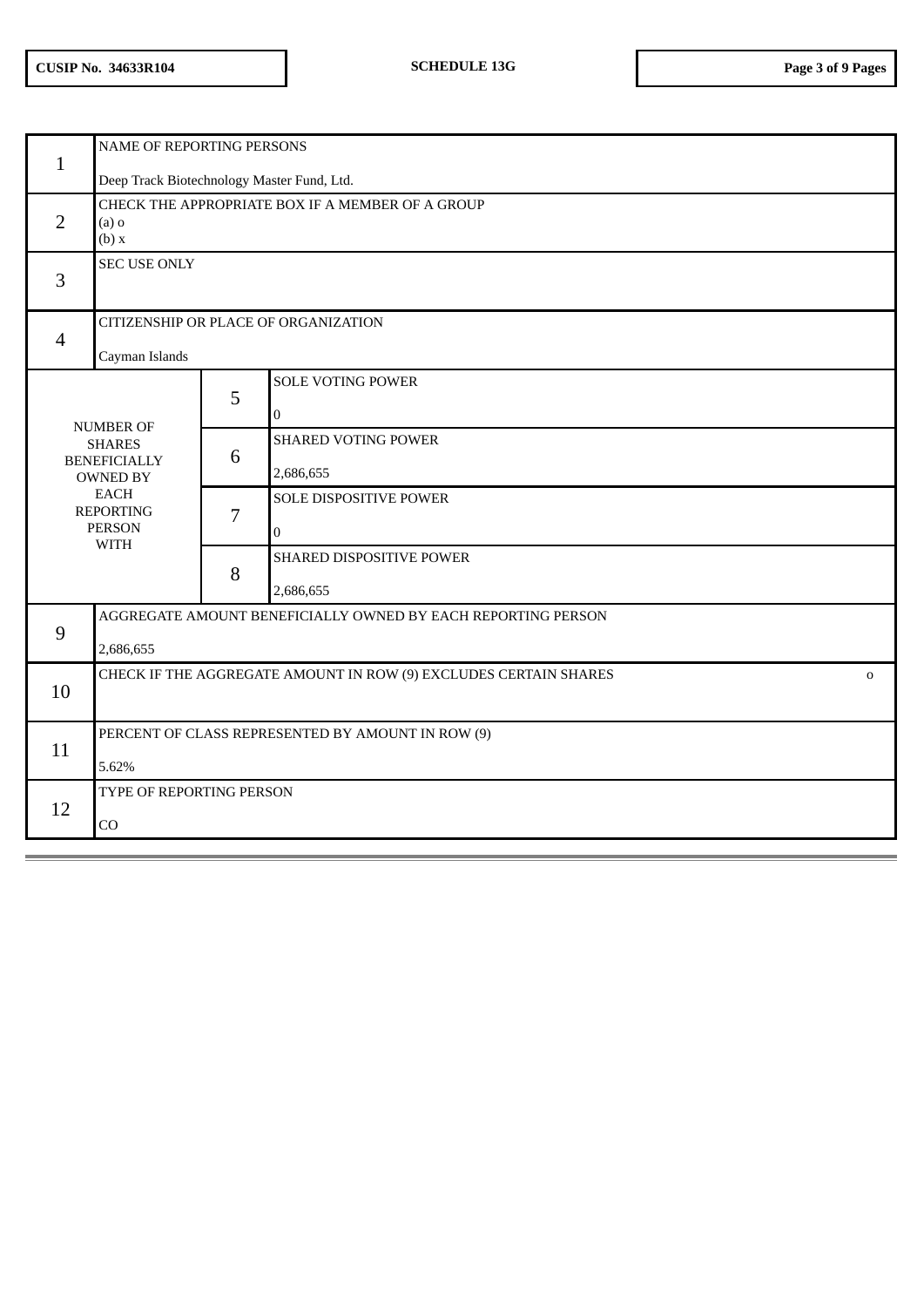| $\mathbf{1}$                                                                                                                                   | NAME OF REPORTING PERSONS<br>David Kroin                                        |                                                         |                                          |  |  |  |
|------------------------------------------------------------------------------------------------------------------------------------------------|---------------------------------------------------------------------------------|---------------------------------------------------------|------------------------------------------|--|--|--|
| 2                                                                                                                                              | CHECK THE APPROPRIATE BOX IF A MEMBER OF A GROUP<br>$(a)$ o<br>(b) x            |                                                         |                                          |  |  |  |
| 3                                                                                                                                              | <b>SEC USE ONLY</b>                                                             |                                                         |                                          |  |  |  |
| $\overline{4}$                                                                                                                                 | CITIZENSHIP OR PLACE OF ORGANIZATION<br><b>United States</b>                    |                                                         |                                          |  |  |  |
|                                                                                                                                                |                                                                                 | 5                                                       | <b>SOLE VOTING POWER</b><br>$\mathbf{0}$ |  |  |  |
| <b>NUMBER OF</b><br><b>SHARES</b><br><b>BENEFICIALLY</b><br><b>OWNED BY</b><br><b>EACH</b><br><b>REPORTING</b><br><b>PERSON</b><br><b>WITH</b> |                                                                                 | 6                                                       | <b>SHARED VOTING POWER</b><br>2,686,655  |  |  |  |
|                                                                                                                                                |                                                                                 | SOLE DISPOSITIVE POWER<br>$\overline{7}$<br>$\mathbf 0$ |                                          |  |  |  |
|                                                                                                                                                |                                                                                 | 8                                                       | SHARED DISPOSITIVE POWER<br>2,686,655    |  |  |  |
|                                                                                                                                                | AGGREGATE AMOUNT BENEFICIALLY OWNED BY EACH REPORTING PERSON                    |                                                         |                                          |  |  |  |
| 9                                                                                                                                              | 2,686,655                                                                       |                                                         |                                          |  |  |  |
| 10                                                                                                                                             | CHECK IF THE AGGREGATE AMOUNT IN ROW (9) EXCLUDES CERTAIN SHARES<br>$\mathbf 0$ |                                                         |                                          |  |  |  |
| 11                                                                                                                                             | PERCENT OF CLASS REPRESENTED BY AMOUNT IN ROW (9)<br>5.62%                      |                                                         |                                          |  |  |  |
| 12                                                                                                                                             | TYPE OF REPORTING PERSON<br>IN, HC                                              |                                                         |                                          |  |  |  |
|                                                                                                                                                |                                                                                 |                                                         |                                          |  |  |  |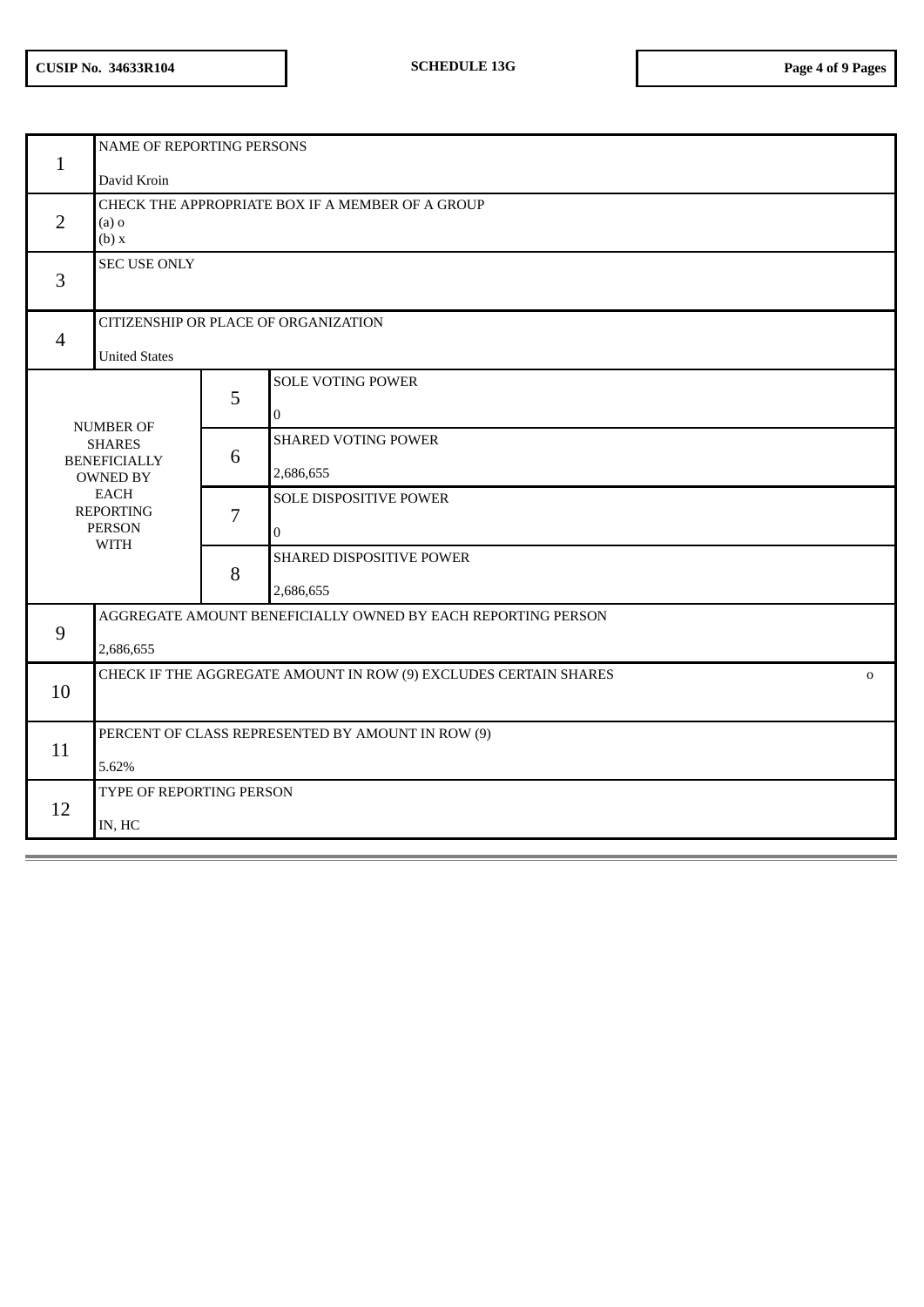#### **Item 1. (a) Name of Issuer**

Forma Therapeutics Holdings, Inc.

#### **Item 1. (b) Address of Issuer's Principal Executive Offices**

300 North Beacon Street, Suite 501

Watertown, Massachusetts 02472

# **Item 2. (a) Names of Persons Filing:**

(i) Deep Track Capital, LP (ii) Deep Track Biotechnology Master Fund, Ltd. (iii) David Kroin

## **Item 2. ( b) Address of Principal Business Office:**

(i) 200 Greenwich Ave, 3rd Floor, Greenwich, CT 06830 (ii) c/o Walkers Corporate Limited, 190 Elgin Ave, George Town, KY1-9001, Cayman Islands (iii) c/o Deep Track Capital, LP, 200 Greenwich Ave, 3rd Floor, Greenwich, CT 06830

#### **Item 2. (c) Citizenship:**

(i) Delaware (ii) Cayman Islands (iii) United States

#### **Item 2. (d) Title of Class of Securities**

Common stock, par value \$0.001 per share (the "Common Stock")

#### **Item 2. (e) CUSIP No.:**

34633R104

**CUSIP No. 34633R104 SCHEDULE 13G Page 6 of 9 Pages**

#### Item 3. If this statement is filed pursuant to §§240.13d-1(b) or 240.13d-2(b) or (c), check whether the person filing is a:

(a)  $\Box$  Broker or dealer registered under section 15 of the Act (15 U.S.C. 780);

- (b)  $\Box$  Bank as defined in section 3(a)(6) of the Act (15 U.S.C. 78c);
- (c)  $\Box$  Insurance company as defined in section 3(a)(19) of the Act (15 U.S.C. 78c);
- (d)  $\Box$  Investment company registered under section 8 of the Investment Company Act of 1940 (15 U.S.C. 80a-8);
- (e) o An investment adviser in accordance with  $\S 240.13d-1(b)(1)(ii)(E)$ ;
- (f)  $\Box$  An employee benefit plan or endowment fund in accordance with §240.13d-1(b)(1)(ii)(F);
- (g)  $\Box$  A parent holding company or control person in accordance with §240.13d-1(b)(1)(ii)(G);
- (h)  $\Box$  A savings associations as defined in Section 3(b) of the Federal Deposit Insurance Act (12 U.S.C. 1813);
- (i)  $\Box$  A church plan that is excluded from the definition of an investment company under section 3(c)(14) of the Investment Company Act of 1940 (15 U.S.C. 80a-3);
- (j)  $\Box$  A non-U.S. institution in accordance with §240.13d-1(b)(1)(ii)(J);
- (k)  $\Box$  A group, in accordance with §240.13d-1(b)(1)(ii)(K). If filing as a non-U.S. institution in accordance with §240.13d-1(b)(1)(ii)(J), please specify the type of institution:

**CUSIP No. 34633R104 SCHEDULE 13G Page 7 of 9 Pages**

#### **Item 4. Ownership**

Information with respect to the Reporting Persons' ownership of the Common Stock as of June 3, 2022, is incorporated by reference to items (5) - (9) and (11) of the cover page of the respective Reporting Person.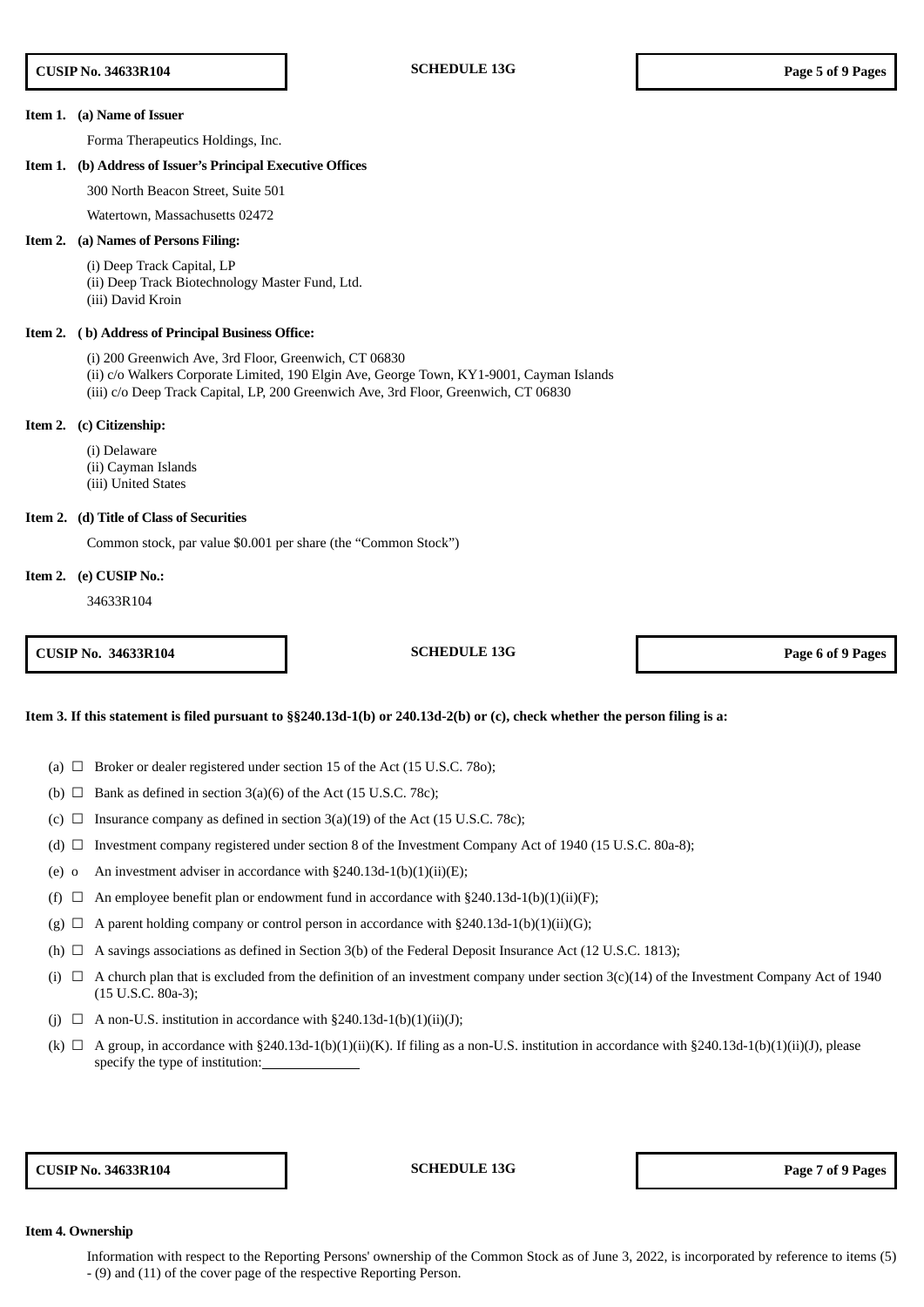The amount beneficially owned by each Reporting Person is determined based on 47,804,697 Common Stock outstanding.

# **Item 5. Ownership of Five Percent or Less of a Class**

If this statement is being filed to report the fact that as of the date hereof the reporting person has ceased to be the beneficial owner of more than five percent of the class of securities, check the following [ ].

# **Item 6. Ownership of More Than Five Percent on Behalf of Another Person**

Not Applicable.

Item 7. Identification and Classification of the Subsidiary which Acquired the Security Being Reported on by the Parent Holding Company or Control **Person**

Deep Track Capital, LP is the relevant entity for which David Kroin may be considered a control person.

# **Item 8. Identification and Classification of Members of the Group**

Not Applicable.

# **Item 9. Notice of Dissolution of Group**

Not Applicable.

# **Item 10. Certification**

By signing below I certify that, to the best of my knowledge and belief, the securities referred to above were not acquired and are not held for the purpose of or with the effect of changing or influencing the control of the issuer of the securities and were not acquired and are not held in connection with or as a participant in any transaction having that purpose or effect.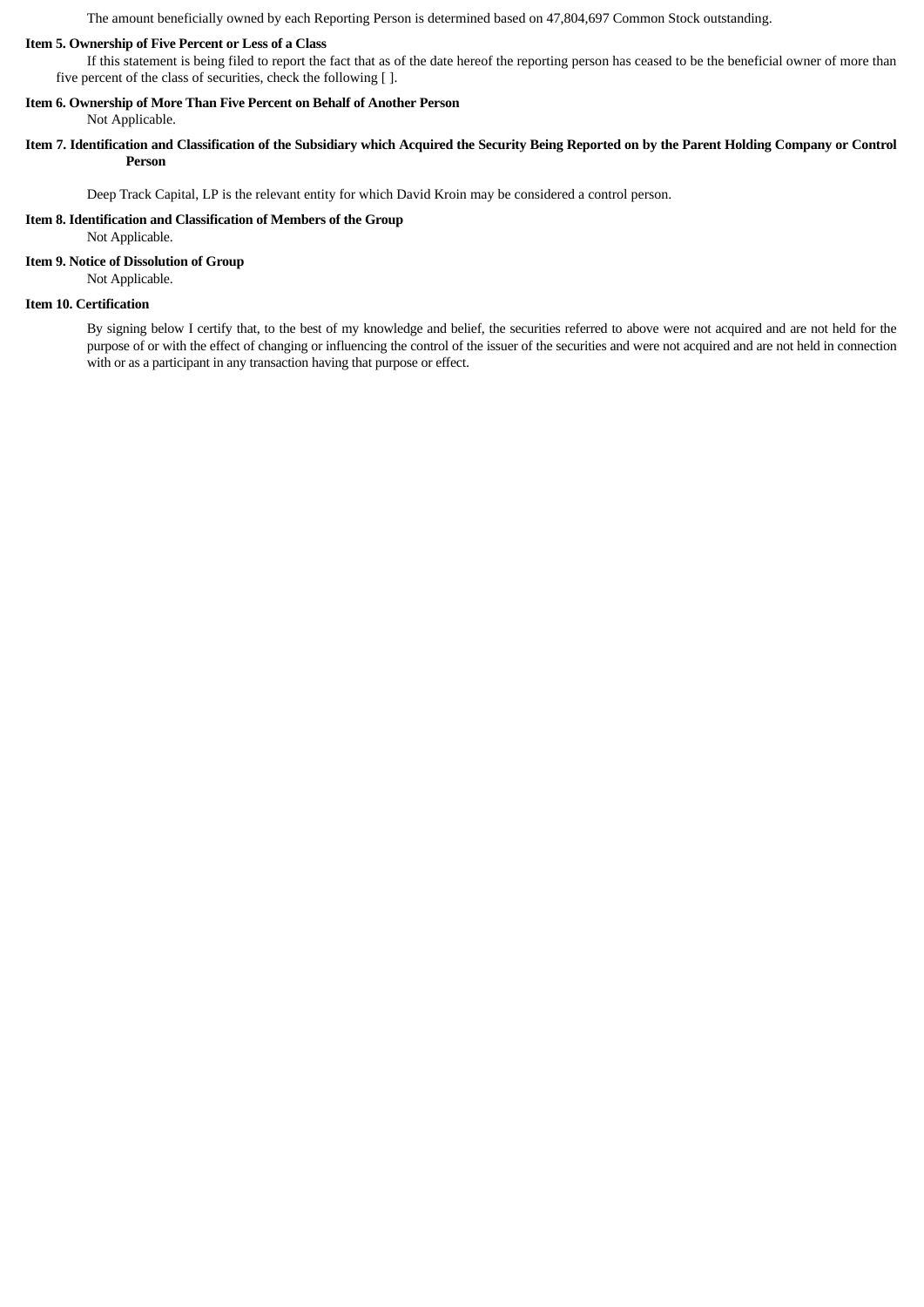# **SIGNATURE**

After reasonable inquiry and to the best of my knowledge and belief, I certify that the information set forth in this statement is true, complete and correct.

Dated: June 03, 2022

# **Deep Track Capital, LP**

By: */s/ David Kroin* David Kroin, Managing Member of the General Partner of the Investment Adviser

# **Deep Track Biotechnology Master Fund, Ltd.**

By: */s/ David Kroin* David Kroin, Director

# **David Kroin**

By: */s/ David Kroin* David Kroin